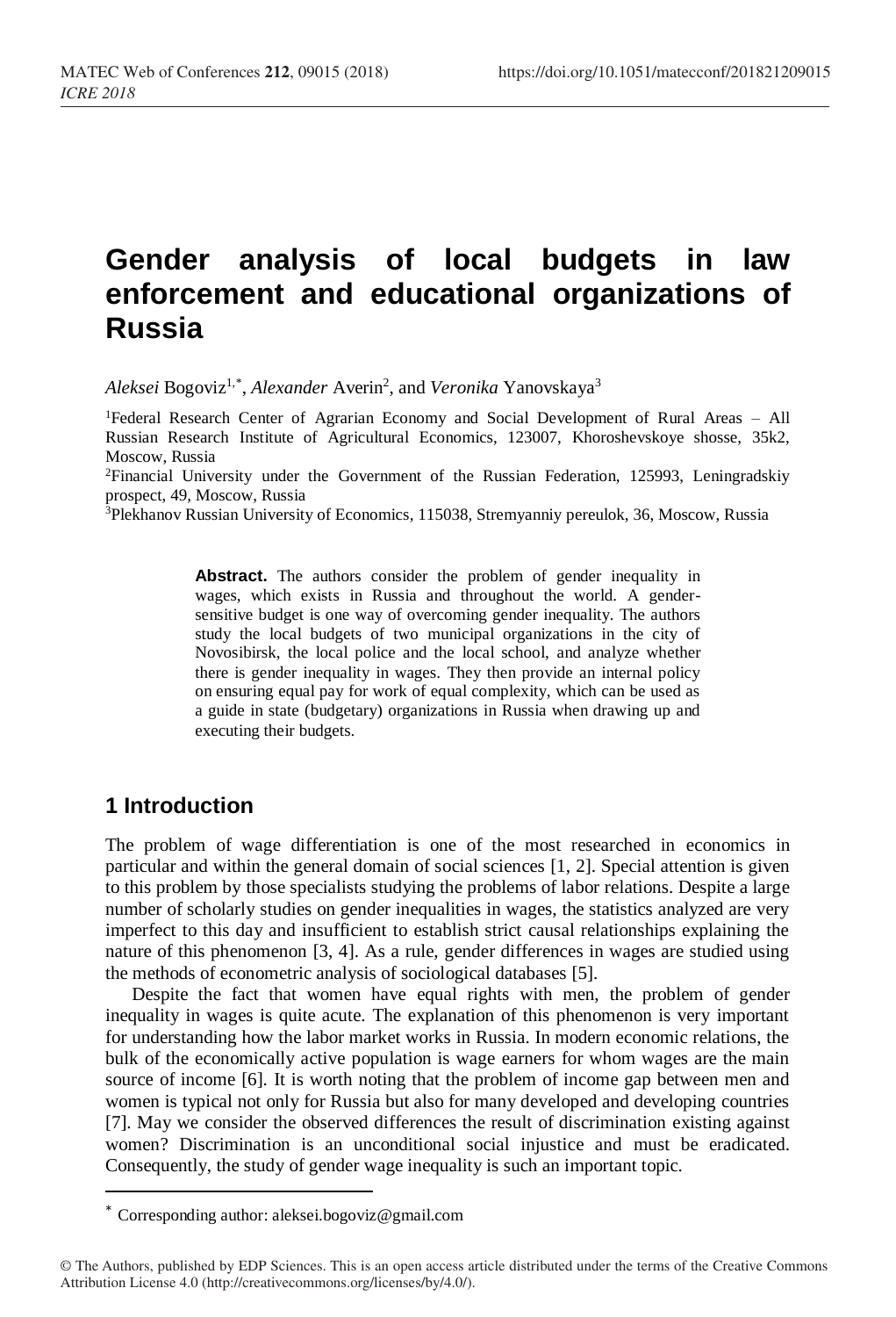Many countries of the world use social budgeting as an obligatory part of their budgetary processes, because it contributes to the increasing effectiveness and transparency of the budgetary process and makes sure that all the interested social groups are involved and represented, which eventually positively influences the social and economic development of the entire industry, region, and country. Social budgeting is carried out in the interests of various social groups [8]. Gender orientation is the basis of social budgeting. In particular, we are talking about using a gender approach in the budgeting process by highlighting the social component in budgets of different levels and providing resources within a comprehensive policy of equal rights and opportunities.

A gender-oriented budget is the most important tool for overcoming gender inequality. Numerous studies confirm the fact that the eradication of gender inequality positively affects the economic growth and development of human capital [9]. The effectiveness of using budgetary resources is also the result of using a gender approach in budgeting [8]. We can say that the main task of forming and implementing gender budgets is to ensure gender equality in society.

The purpose of this paper is to analyze the budgets of two state (budgetary) organizations and determine whether they have any gender inequality in wages. We consider this problem on the example of two local budgets, the municipal police and the municipal school in the city of Novosibirsk, Russia. Then we propose a scheme for building internal policies designed to ensure equal pay for work of equal complexity, which should be provided in the budgeting of these organizations.

#### **2 Literature review**

The regression model is used to identify gender (and not only gender, by the way) differences in the wages of wage earners. It allows to decompose the total amount of wages into components and determine the influence of each element of an individual factor independently from the others. As a rule, two models are used. The first model uses the logarithm of the average annual wages. The second model uses the logarithm of the average hourly wage, which is obtained by dividing the monthly wage by the number of hours worked per month [3]. Most often, independent variables are the following: (a) individual characteristics (experience, level of education), (b) the presence of subordinates, (c) the duration of the working day, and (d) the characteristics of the enterprise.

In the literature there are several reasons that explain the nature of gender inequality in the wages of men and women. Employers' preferences are one of the most popular reasons [10]. Very often, female labor is considered by employers as less profitable. Researchers point to the fact that employers see the current benefits and guarantees that are provided to working women, the current labor legislation as an obstacle to achieving high returns on the workforce of women [10]. This stereotype leads to a decrease in the attractiveness of women as wage workers and leads to the so-called "statistical discrimination", which is based on calculating the expected benefits and costs. The different structure of the time budget also supports this stereotype. This trend also leads to the fact that employers invest in the development of women less.

The theory of human capital development asserts that high investments in human capital (education, work experience, acquired skills, etc.) lead to high wages [11]. Thus, the level of wages can be explained by the lower human capital of women. This theory finds confirmation in numerous studies of the labor market in different countries of the world [11]. Another approach, according to the theory of productivity, argues that a woman may be less productive due to the additional amount of family responsibilities, which affect her productivity at work and, accordingly, affects her salary level [12].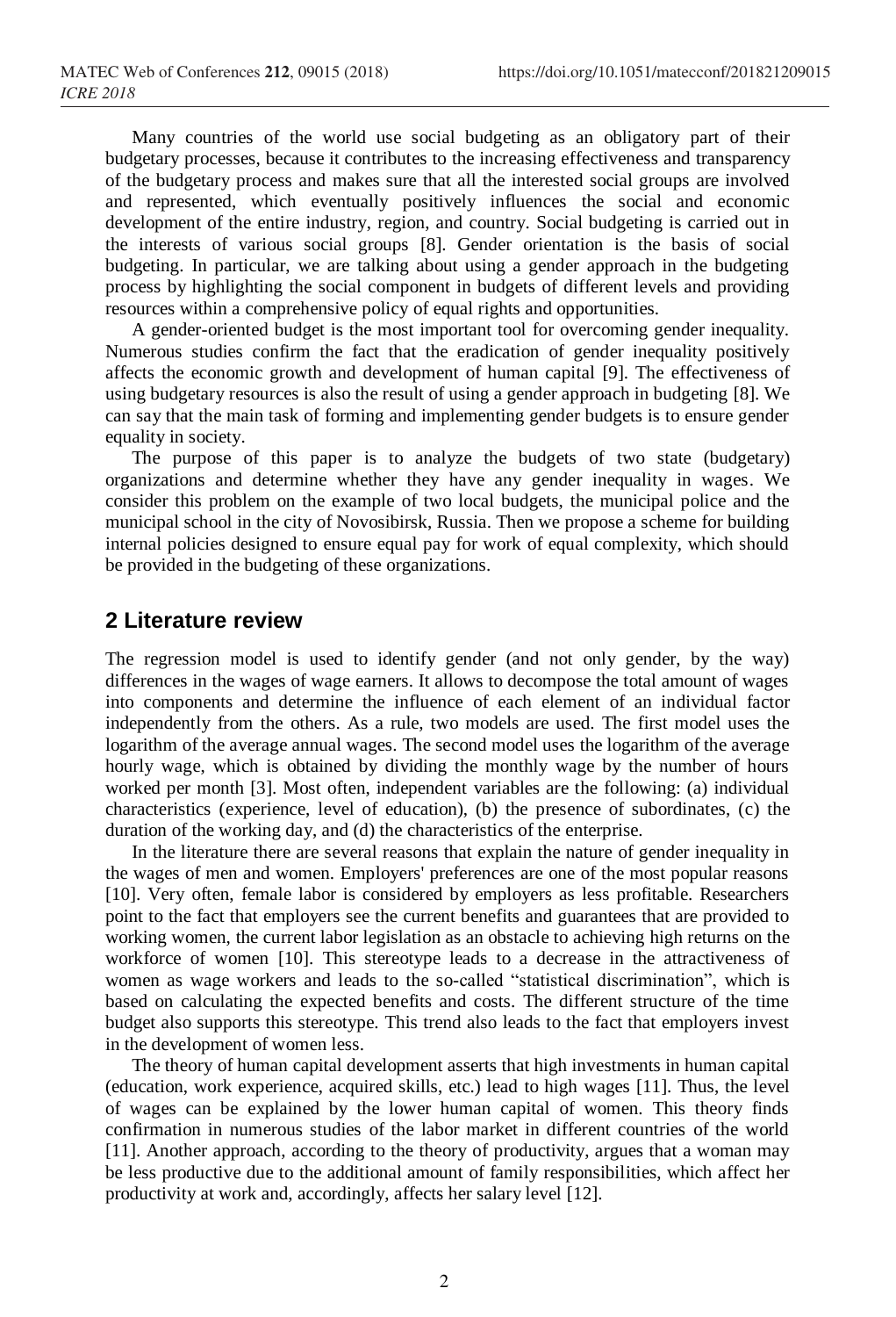Thus, there are a large number of approaches to understanding the causes of gender inequality in wages, which interpret the phenomenon according to the influence of various factors.

Analysis of the literature shows that the field of research of gender budgeting in Russia is very poorly studied, which determines the relevance of our study.

## **3 Data and methods**

This study conducts a gender analysis of the budgets of two organizations in the city of Novosibirsk. In particular, we have chosen two spheres that are traditionally dominated by the state in Russia, namely, the protection of public order and education. The public order is represented by the municipal police, and the education sector is examined through the school. The composition of workers of these subjects differs in their male/female composition. Another difference is the level of wages.

The municipal police of the Dzerzhinsky district of Novosibirsk includes 60 men and 10 women. The average salary of men in the municipal police was 410,000 rubles per year in 2014, the wages of women amounted to 280,000 rubles per year. The size of wages of men and women in 2017 amounted to 620,000 rubles and 460,000 rubles, respectively.

Wages make up most of the maintenance of the municipal police (up to 65% of the budget). It is also possible to consider additional expenses for the police as budget expenditures such as contributions to the Mandatory Health Insurance Fund and the Mandatory Social Insurance Fund, which account for up to 7 percent of the budget expenditure. Other budget items can also be viewed as income of police officers: travel expenses, uniforms, monetary compensation, which all together amount to additional 8% of the municipal budget's spending.

The staff of the municipal school includes 72 employees, 63 women and 9 men. The average salary of women was 280,000 rubles per year, and it was 310,000 rubles for men in 2014. The amount of wages of men and women in 2017 amounted to 342,000 rubles and 326,000 rubles, respectively. Contributions to the Mandatory Health Insurance Fund and the Mandatory Social Insurance Fund (15% of the budget for 2017) can also be considered additional sources of income. The main share of budget expenditures (60%) was the cost of wages.

We set several tasks in this study. Task 1: compare the wages of men and women in the municipal police of the city of Novosibirsk (Dzerzhinsky district) in 2014 and 2017. Task 2: compare the wages of women and men in education in 2014 and 2017. Task 3: analyze the dynamics of the wage gap existing in these spheres. Task 4: determine the dynamics. Task 5: draw up a scheme of providing policies aimed at ensuring equal pay for work of equal complexity.

#### **4 Results and discussion**

Using the data given in the previous section, we can solve three research problems and calculate necessary indicators. So, within the first task: (a) the wages of women in police in 2014 is  $280,000 / 410000 = 0.68$ , that is 68% of the wages of men; (b) the wages of women in 2017 is  $410000 / 620000 = 0.66$ , that is, 66% of the wages of men.

The second task: (a) women's wages in the field of education in 2014 is 280,000 /  $310000 = 0.90$ , that is, 90% from the wages of men; (b) the wages of women in 2017 is  $326,000 / 342,000 = 0.95$ , that is, 95% of the wages of men.

Thus, with the increase in wages in the municipal police of the city of Novosibirsk by 2017, the gap between the prosperity of women and men becomes even increased by 2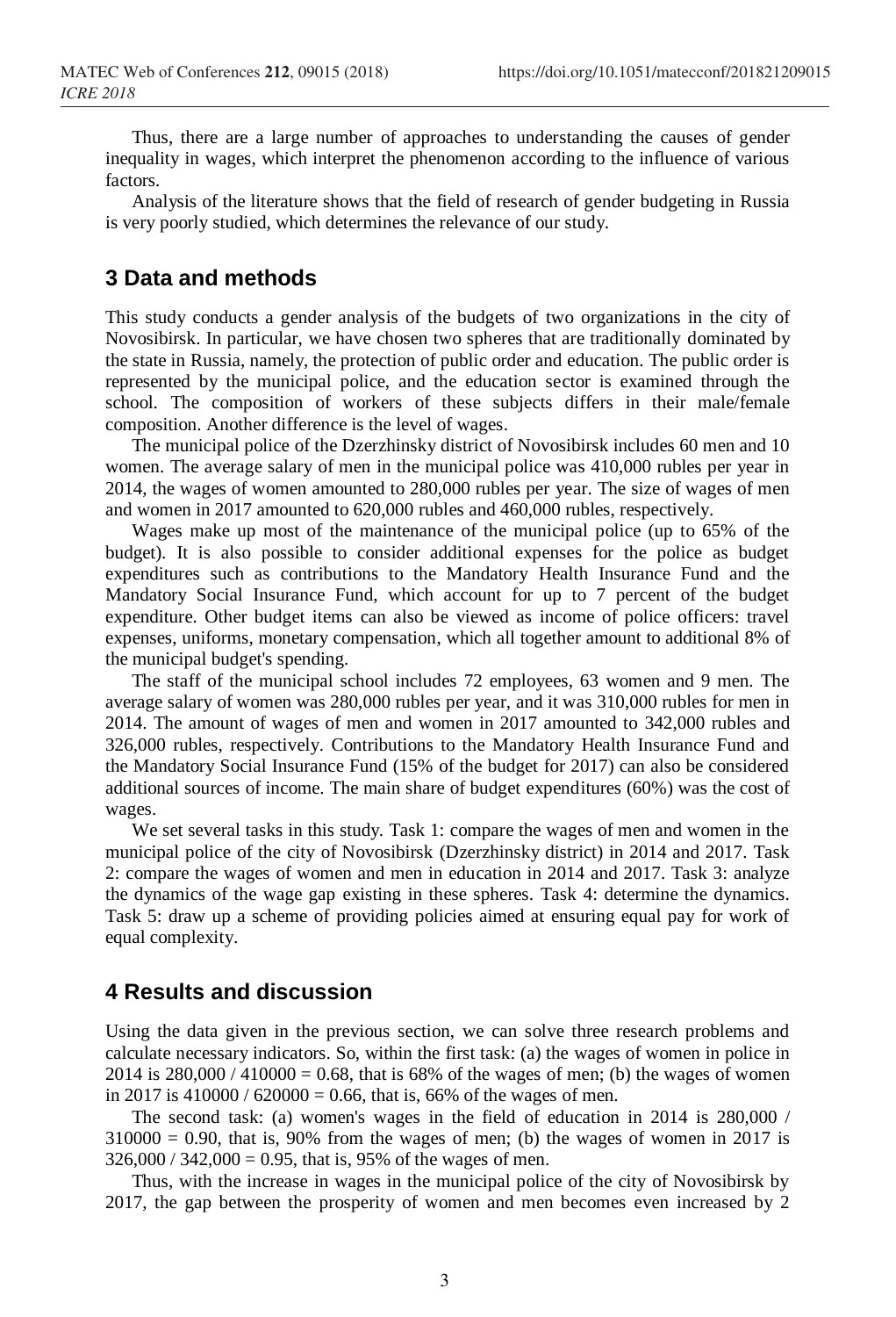percentage points. In education, the gap between men and women, on the contrary, decreased by 5 percentage points. Despite the fact that gender disproportions in wages also exist in education, the gap is much smaller. But it is also worth noting that the general level of remuneration in the municipal educational institution is much lower than that in the municipal police.

On the basis of the reviewed scientific literature, we propose the following scheme for building an internal policy to ensure equal pay for work of equal complexity (see Figure 1). The first step involves considering the titles of job positions and their responsibilities. If any issues do not arise at this stage, the titles of positions coincide with the description of duties, then we can proceed to the second step. In the second step, one compares the wages within each group of jobs. If the difference is less than five percent, then everything is good. However, of the gap is greater, then it is necessary to proceed to the third step. In the third step, one analyzes the reasons for differentiation in wages. If these reasons are biased, then we can talk about discrimination. The fourth stage involves the development of policies that guarantee equal pay for equal work, which involves several cornerstones: (a) introducing the principle of equal pay; (b) drawing up and implementing a wage equalization plan; (c) not creating additional stress in the team; (d) involving employees in policy discussions.



**Fig. 1.** The scheme for building an internal policy aimed at ensuring equal pay for work of equal complexity.

# **5 Conclusion**

Our empirical research on the examples of two state (budgetary) organizations in the sectors of law enforcement and education clearly shows that there are significant differences in wages between female and male workers. On the basis of the scholarly literature studied, we propose a scheme of four steps for building an internal policy aimed at ensuring equal pay for work of equal complexity. This scheme also can be used in social budgeting, strengthening the well-studied gender approach.